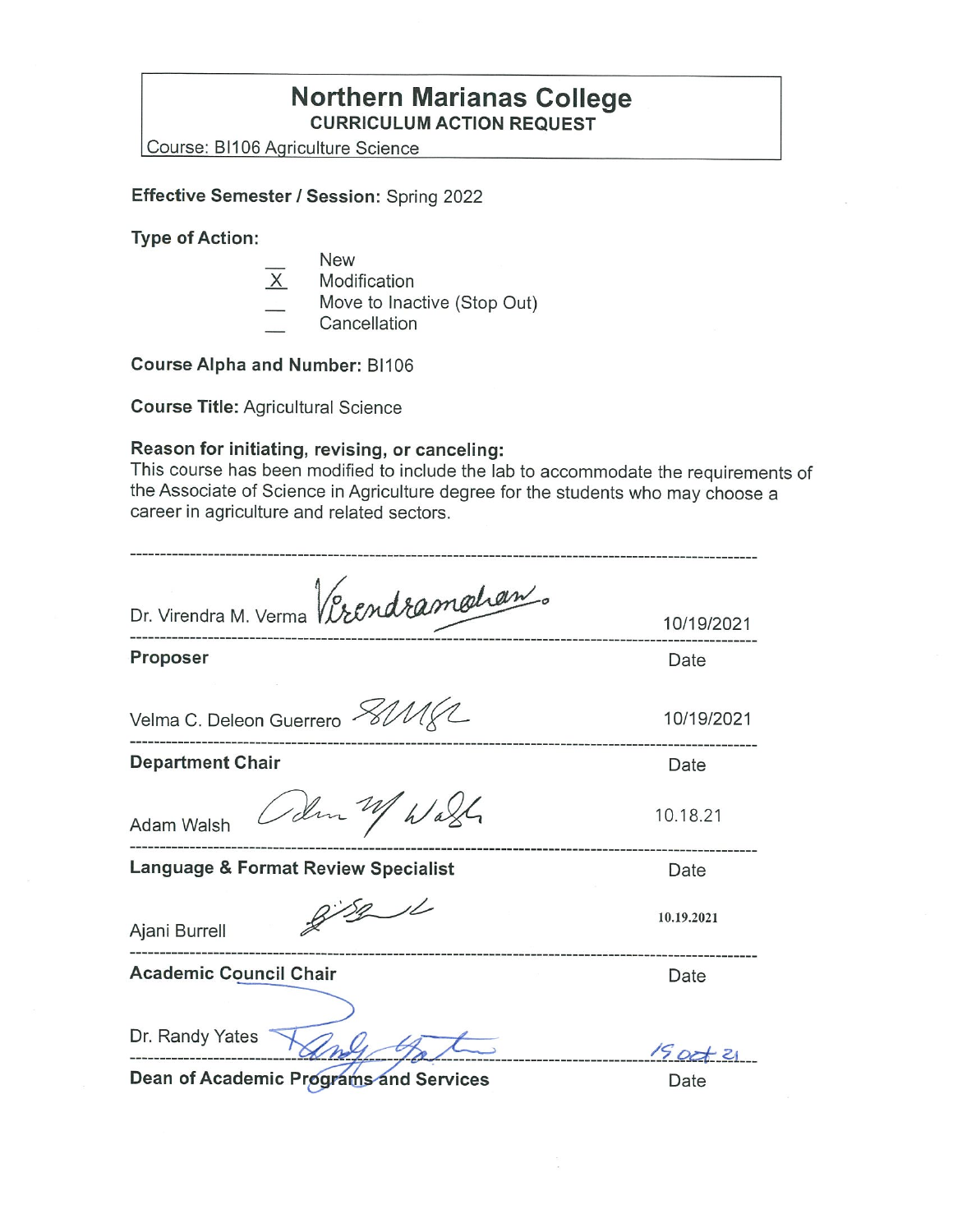Course: Bl 106 Agriculture Science

### **1. Department**

Sciences, Mathematics, Health, and Athletics

### **2. Purpose**

Agricultural Science focuses on the various scientific and practical aspects of agriculture ranging from historical origins to modern techniques. Bl 106 provides a foundation in agriculture while emphasizing its importance to humans and our environment. Topics include introductions to soil science, plant characteristics, nutrient management, pests and diseases, chemical use, climate and seasons, animal husbandry, aquaculture and hydroponics, agroforestry, conservation management, biofuels and non-food crops, and markets.

## **3. Description**

## **A. Required/Recommended Textbook(s) and Related Materials**

Required:

Textbooks are not required for this course. Instructor will provide all readings, scholarly journal articles, and other written materials to accompany course lectures in accordance with the NMC Library and other student resources. All course readings will be available on the Moodie course website.

Recommended:

Herren, Ray. The Science of Agriculture: A Biological Approach, 5<sup>th</sup> Edition Cengage Learning, 2018.

## **B. Contact Hours**

- **1. Lecture:** None
- **2. Lab:** 3 per week/ 45 per semester
- **3. Other:** Online, asynchronous course work equivalent to 3 per week/ 45 per semester.

## **C. Credits**

- **1. Number:** 4
- **2. Type:** Regular Degree Credits
- **D. Catalogue Course Description**

This course option is being taught in a distance learning format (online) using internet-based instruction. Each student will be required to access the Internet to participate as a student in this class. There will be many different learning activities provided each week, such as chapter readings, popular science readings, assignments to be submitted through the course website, discussion forums, etc. Students are responsible for keeping up with the assignments on a weekly basis and adhering to the designated due dates. As this course is offered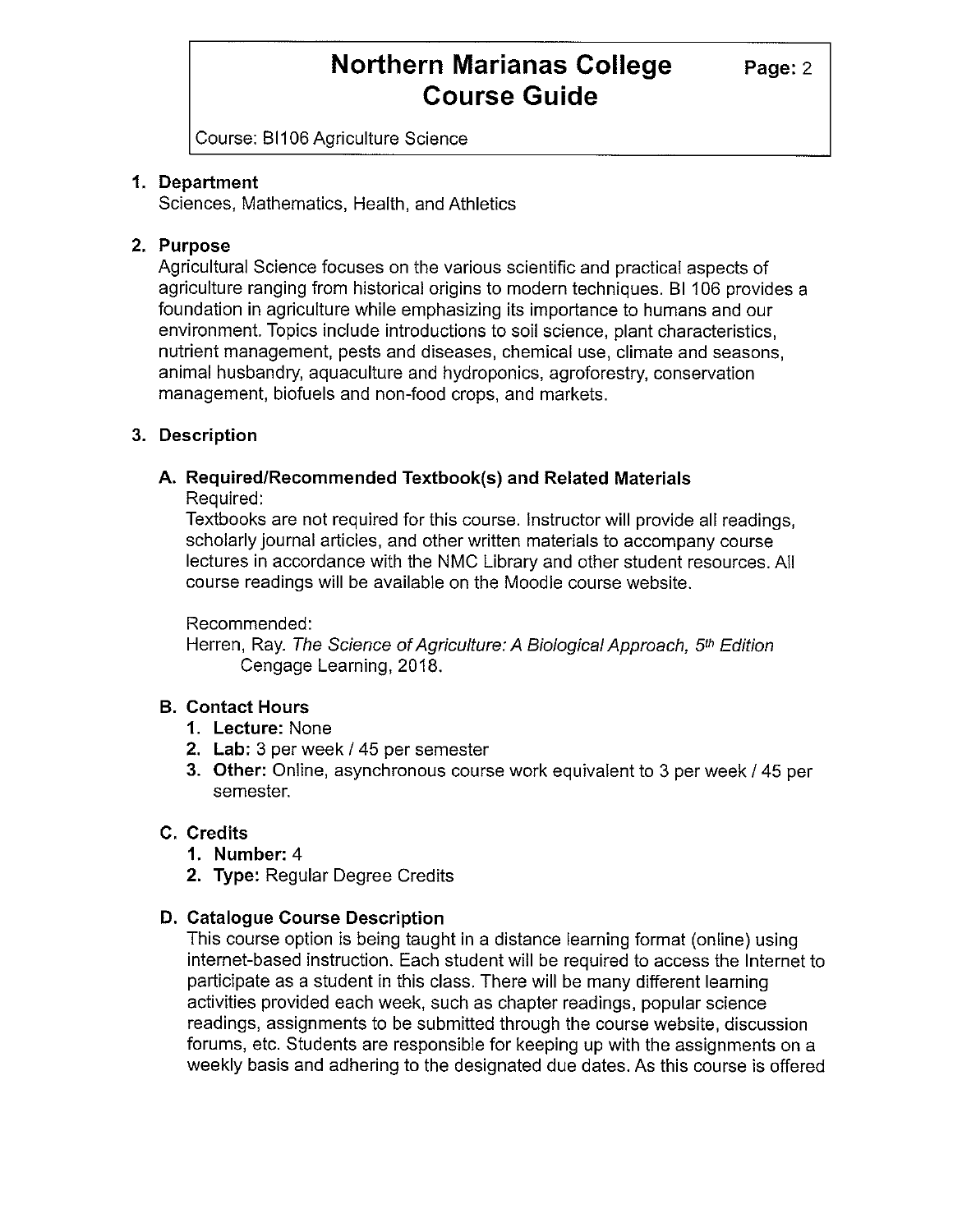Course: Bl 106 Agriculture Science

in an asynchronous distance learning format, students can complete weekly readings and assignments any time during the week. Reflections, discussion forums, and labs are all designed to stimulate discussion and learning while providing skills in the application of knowledge gained from this course Prerequisite: BI101. English Placement Level: EN101. Math Placement Level: MA091.

#### **E. Degree or Certificate Requirements Met by Course**

A grade of "C" or higher in this course fulfills an elective requirement for any A.S. Degree in Natural Resources Management and satisfies the science elective option for non-majors.

## **F. Course Activities and Design**

This course option is being taught in a distance learning format (online) using Internet based instruction. Each student will be required to access the Internet to participate as a student in this class. There will be many different learning activities provided each week, such as chapter readings, popular science readings, assignments to be submitted through the course website, discussion forums, etc. Students are responsible for keeping up with the assignments on a weekly basis and adhering to the designated due dates. As this course is offered in an asynchronous distance learning format, students can complete weekly readings and assignments any time during the week. Reflections, discussion forums, and labs are all designed to stimulate discussion and learning while providing skills in the application of knowledge gained from this course.

## **4. Course Prerequisite(s); Concurrent Course Enrollment**

Prerequisites: BI101 of Department Chair and Instructor permission

**Required English/Mathematics Proficiency Level(s)**  Concurrent Course Enrollment: None English Placement Level: EN101 Mathematics Placement Level: MA091

## **5. Estimated Cost of Course; Instructional Resources Needed**

Cost to the Student: Tuition for a 4-credit course, cost of the textbooks, lab fee, instructional and lab materials.

Cost to the College: Instructor's salary.

Instructional resources needed for this course inciude: internet access, course webpage access, library and archives resource access, outdoor access for lab activities and optional farm, agriculture production facility or backyard garden.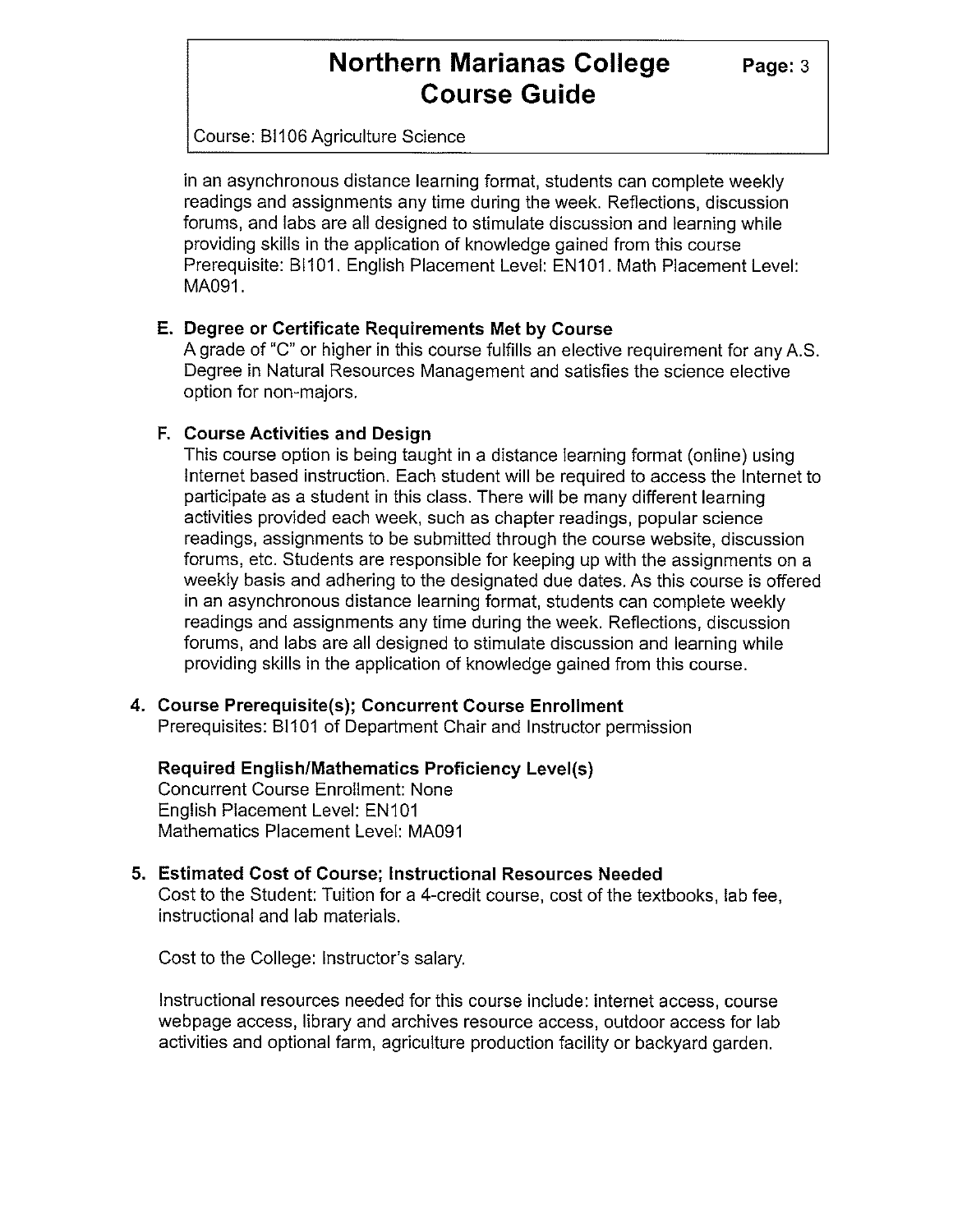Course: Bl 106 Agriculture Science

## **6. Method of Evaluation**

Student learning will be assessed on the basis of lab work, forum participation, reflection and assignments completion, online quizzes, mid-term and final exams.

NMC grading policies will be followed. NMC attendance policies will be followed as appropriate for Distance Learning Format (online) Internet based Instruction.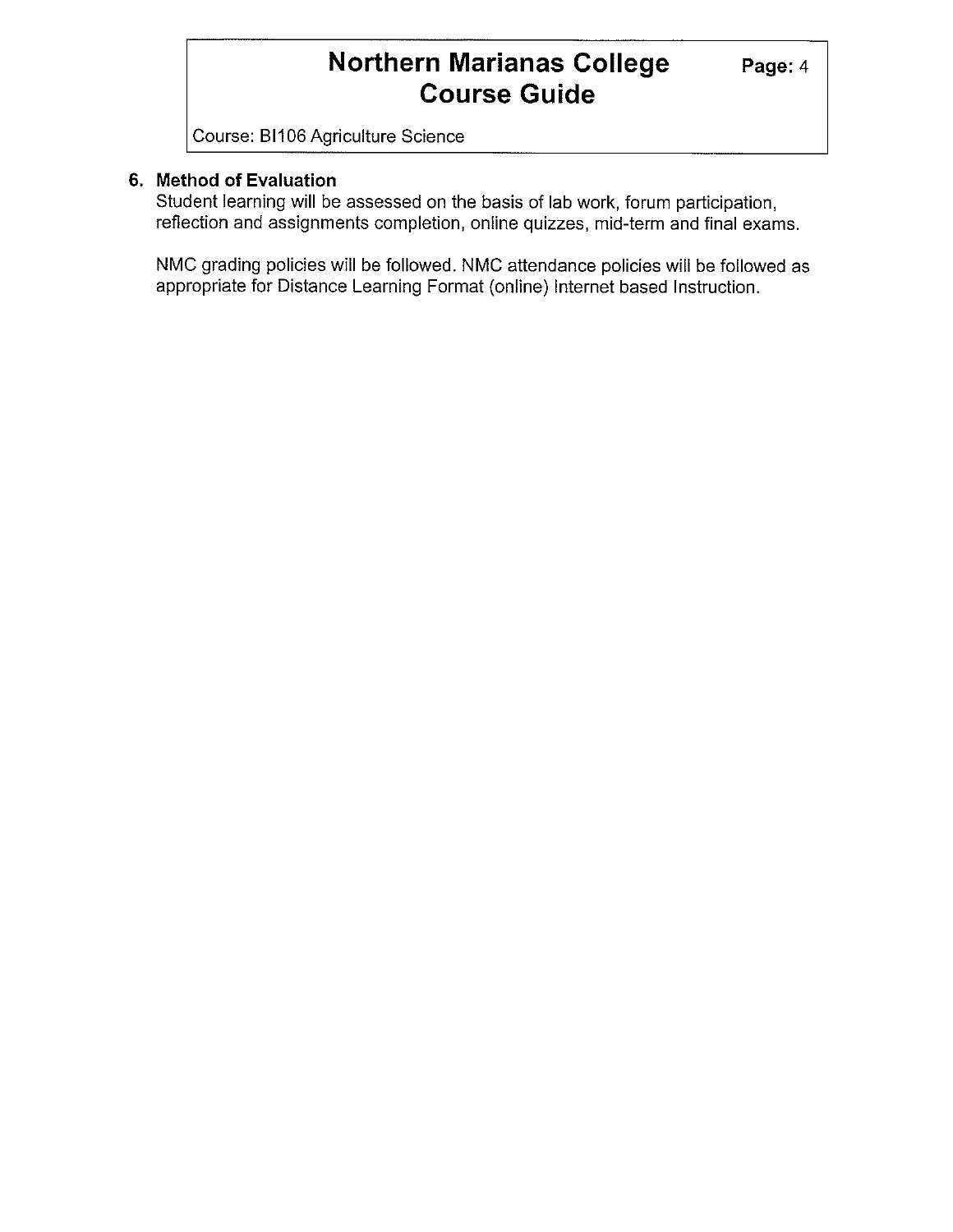Course: Bl 106 Agriculture Science

## **7. Course Outline**

This is a topical outline and does not necessarily indicate the sequence in which the material will be presented.

- 1.0 Introduction to the History of Agriculture
	- 1.1 Hunter-gathers to farmers
	- 1.2. Centers of transition
	- 1.3 Rise of cities and empires
	- 1.4 Major advances in agriculture
- 2.0 Introduction to Soils and Hydrology
	- 2.1 Physical traits
	- 2.2 Hydrology
	- 2.3 Nutrients in the soil
	- 2.4 What lives in the soil?
	- 2.5 Nutrient management and soil building
	- 2.6 Cover crops, compost, and manure
- 3.0 Production
	- 3.1 Cultivation scale and intensity
	- 3.2 Seasonal land management
	- 3.3 Relay crops, interplanting, and interactions
	- 3.4 Herbicides, pesticides, and chemical use
	- 3.5 Vulnerability and sustainability
	- 3.6 Long-term effects and alternatives
	- 3.7 Climate change in the tropics
- 4.0 Domestication
	- 4.1 Wild relatives
	- 4.2 Domesticating plants and animals
	- 4.3 Genetics and breeding
	- 4.4 Cultivars, varieties, heirlooms, and hybrids
	- 4.5 Genetic engineering
- 5.0 Types of Agriculture
	- 5.1 Precision and integrated pest management
	- 5.2 Horticulture and vegetables
	- 5.3 Tree crops and agroforestry
	- 5.4 Forestry and silviculture
	- 5.5 Agro-ecology, restoration, and conservation
	- 5.6 Dairying and egg production
	- 5.7 Grassland and grazing management
	- 5.8 Hydroponics, aquaponics, and aquaculture
	- 5.9 Combined system and integration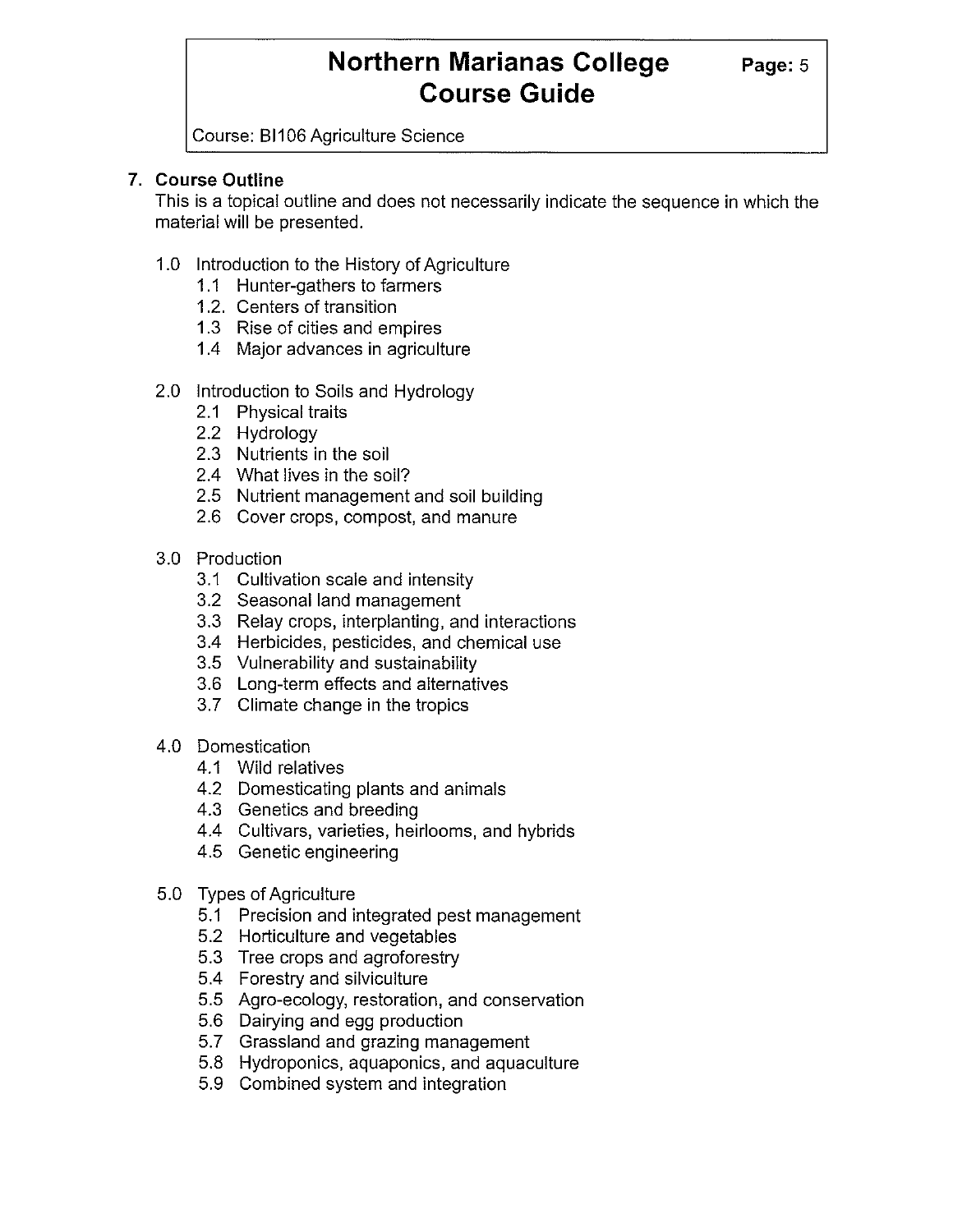Course: BI106 Agriculture Science

- 6.0 Agriculture and Society Today
	- 6.1 Rural communities and urban centers
	- 6.2 Effects of diet and eating locally
	- 6.3 Alternative and non-food crops
	- 6.4 Medicines, fiber, and biofuels
	- 6.5 Science and technology
	- 6.6 Career opportunities and agriculture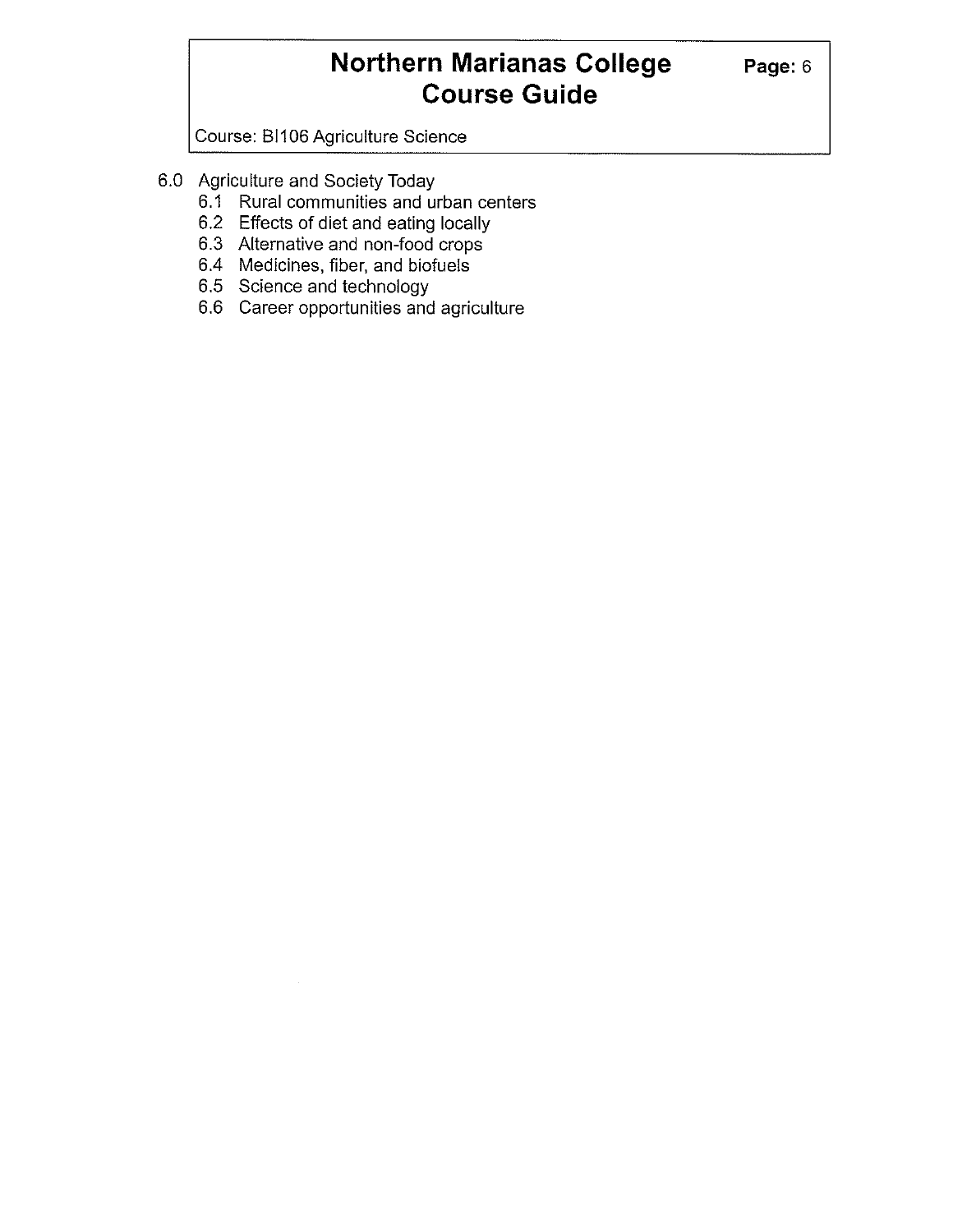Course: BI106 Agriculture Science

### **8. Instructional Goals**

The course will introduce students to:

- 1.0 The various disciplines of agriculture;
- 2.0 The history of agriculture and major shifts through time;
- 3.0 Soils and properties essential to agriculture;
- 4.0 Production agriculture from hand-labor to machinery;
- 5.0 Use of plats and animals to meet our needs;
- 6.0 Chemical uses including fertilizers, herbicides, and pesticides;
- 7.0 Domestication, genetics, and genetic engineering;
- 8.0 Types of agriculture practiced today; and
- 9.0 The effects of agriculture on people and our world.